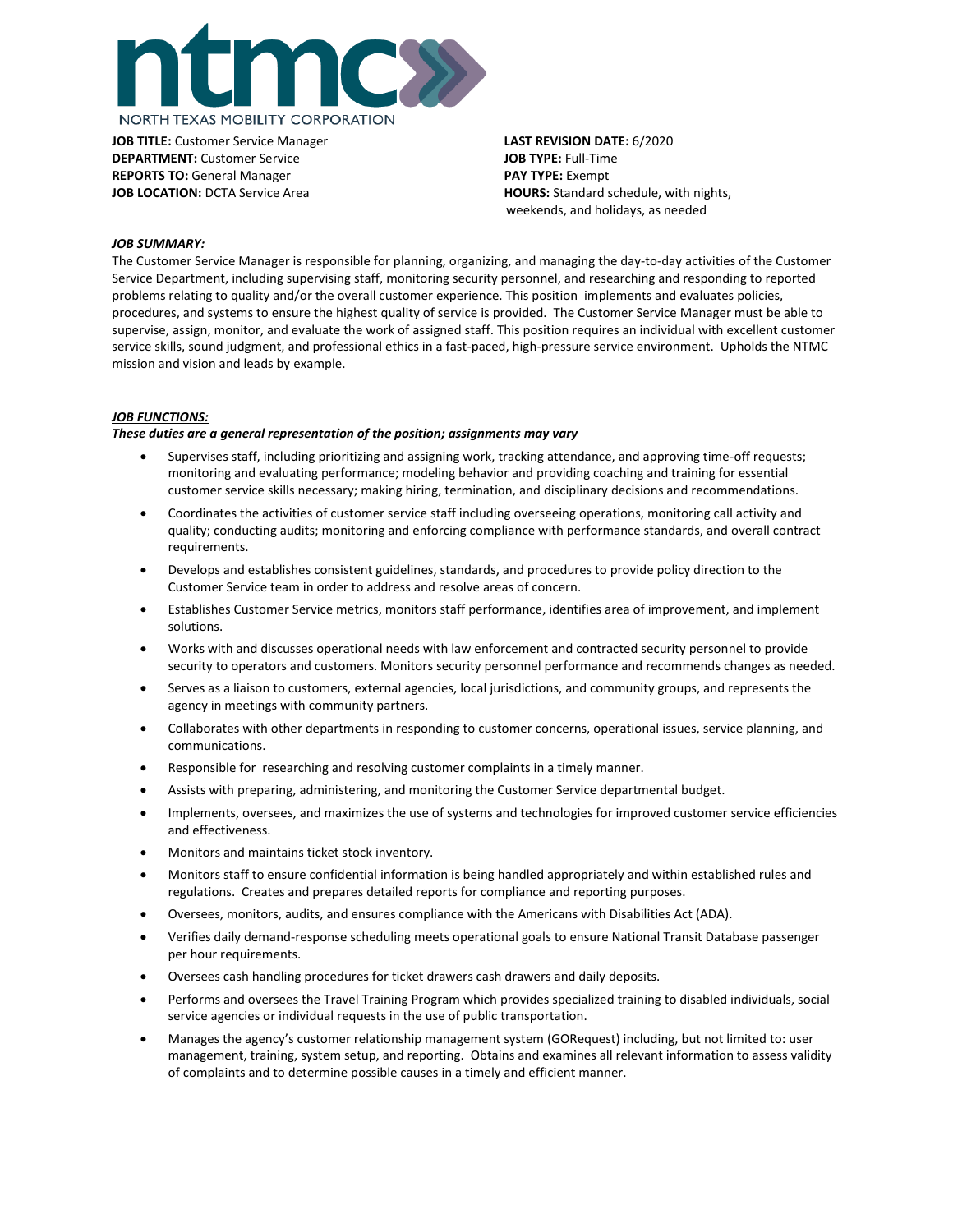

- Coordinates timely and thorough responses to customer complaints/issues with other departments within the agency.
- Prepares and delivers trainings on the usage of the GORequest system agency-wide
- Maintains a comprehensive working knowledge of all services, policies and procedures.
- Maintains a positive, empathetic, helpful and professional attitude in every interaction, internal and external.
- Monitors DCTA's social media platforms such as Facebook and Twitter to perform the essential duties, including but not limited to: investigate and respond to customer questions and inquiries; provides resolution to customer complaints; responds to customer comments on  $3<sup>rd</sup>$  party platforms, such as Yelp! and Trip Advisor websites
- Monitors agency- and customer-driven content on DCTA Wikipedia page
- Assists with DCTA's customer-service focused blog and social media content development and distribution.
- Assists with updates to DCTA's social media customer care documents as appropriate.
- Provides weekly and monthly customized University of North Texas (UNT) social media reporting.
- Provides GovDelivery monthly reports; provides additional weekly, monthly, bi-monthly, periodic reports and status updates as assigned.
- Assists with customer service surveys and data collection.
- Manages the pre-payroll process for department including but not limited to: approving vacation / sick requests and reviews department timesheets to ensure accuracy for payroll processing.
- Performs additional duties as assigned.

## *REQUIREMENTS TO PERFORM WORK:*

## *Essential Knowledge and Skills:*

- Ability to effectively and efficiently supervise and develop customer service staff.
- Ability to communicate effectively in both the written and spoken form; uses appropriate grammar, accurate spelling and punctuation when communicating through written form; communicates effectively with internal and external customers.
- Excellent organizational skills and time management to meet deadlines, and superior attention to detail.
- Ability to maintain effective working relationships with employees, managers and other departments, as well as customers.
- Knowledge of all applicable Federal, State, and local laws, rules, and regulations, including ADA
- Extensive knowledge of customer service principles and practices; ability to establish and maintain effective working relationships with customers, employees, management and the general public, including those from culturally diverse backgrounds, older adults, individuals with disabilities, and/or other vulnerable populations.
- Ability to establish and maintain effective working relationships with customers, employees, management and the general public, including those from culturally diverse backgrounds, older adults, individuals with disabilities, and/or other vulnerable populations.
- Knowledge of basic call management systems and telecommunications equipment.
- Knowledge of quality assurance auditing, investigation, and/or analysis experience required.
- Proficient computer skills in MS Office products.
- Bilingual in Spanish preferred but not required.
- Knowledge of social media platforms preferred.

## *EDUCATION AND EXPERIENCE:*

• Bachelor's degree from an accredited college or university with major coursework in Business Administration, Public Relations, Community Relations or a customer service-related field, or an equivalent combination of education and experience.